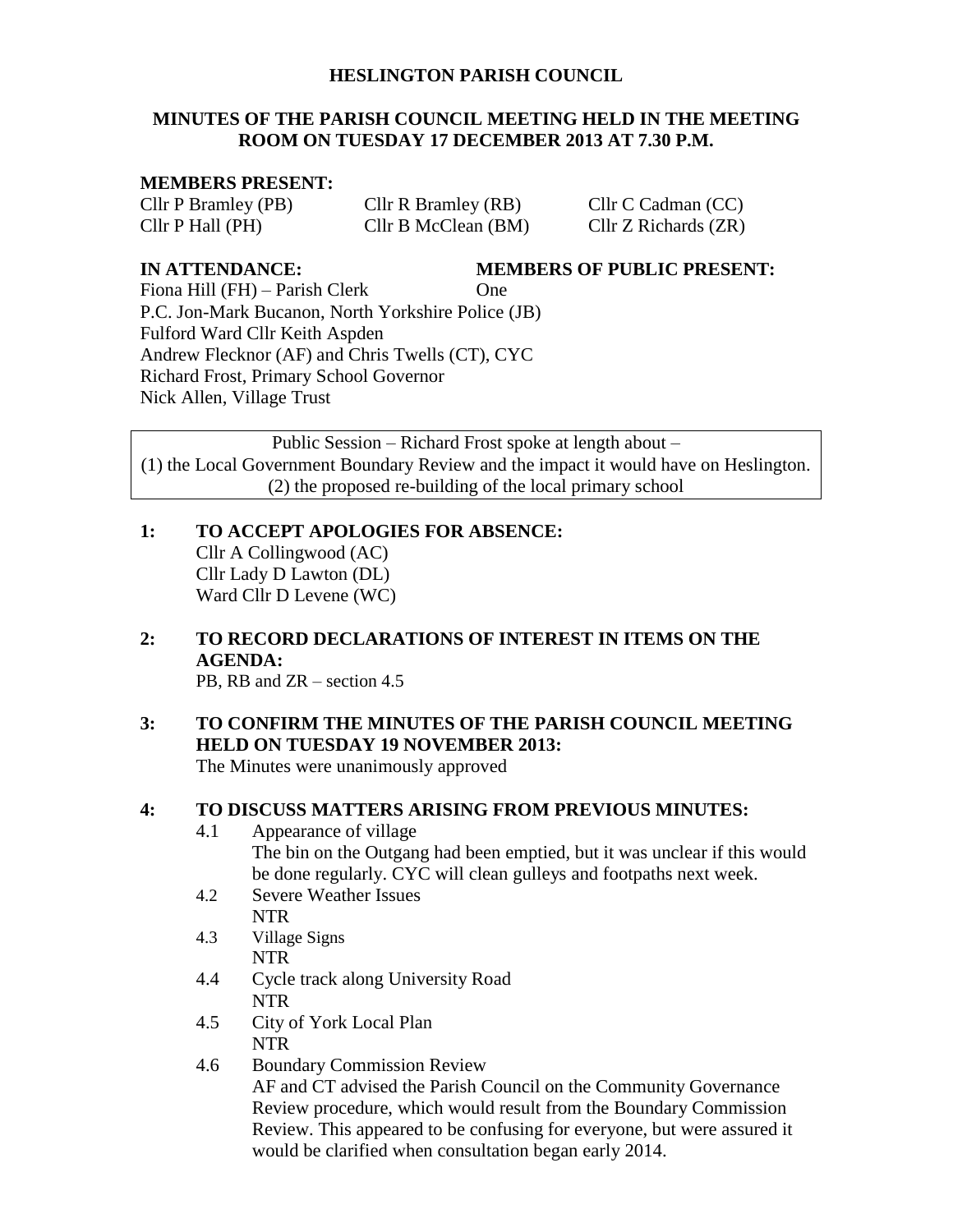- 4.7 Dog Orders FH had written to Natural England, but a brief case study was required, which PB and RB would assist with
- 4.8 Neighbourhood Planning NTR
- 4.9 Holmfield Lane Signs FH had misunderstood and WC was not dealing with this, so she would resend the information to Jane Grenville, Good Neighbours Forum
- 4.10 CYC HMO's Consultation Cllrs agreed to circulate a map, starting with BM, marking on properties that they knew to be HMO's.
- 4.11 Parish Council Vacancy FH was asked to draft a co-option notice for the notice board and website.

# **5. TO DISCUSS, IF NECESSARY, LONG-STANDING MATTERS:**

5.1 Highway Matters

FH was asked to contact CYC about applying tar and chip to Langwith Stray, Common Lane and Long Lane, as the have done in the past 5.1.1 Yorkshire Marathon

FH had contacted the organizers via the website contact form, but would try contacting Sara Birkinshaw directly

- 5.2 University of York NTR
- 5.3 Elvington NTR
- 5.4 Communication Heslington Village Website/ Parish Newsletter BM was planning the next newsletter for Jan/Feb 2014

#### **6: TO RECEIVE ANY MATTERS RAISED BY MEMBERS OF PUBLIC:** None

# **7: TO REPORT AND MAKE RELEVANT RECOMMENDATIONS ON NEW PLANNING APPLICATIONS:**<br>Letter A: We support the application

*We support the application Letter B: We have no objections Letter C: We do not object but wish to make comments or seek safeguards as set out overleaf Letter D: We object on the planning grounds set out overleaf* 7.1 13/03528/FUL – Walnut Farm, Main Street Letter B 7.2 13/03716/FUL - Sinclair Properties, The Village Shop, Main Street Letter B

# **8. TO RECEIVE PLANNING DECISIONS BY CITY OF YORK COUNCIL:**

| 8.1 | 13/03196/FUL | Harvest Cottage, 8 Holburns | Approval |
|-----|--------------|-----------------------------|----------|
| 8.2 | 13/03253/FUL | 1, The Outgang              | Approval |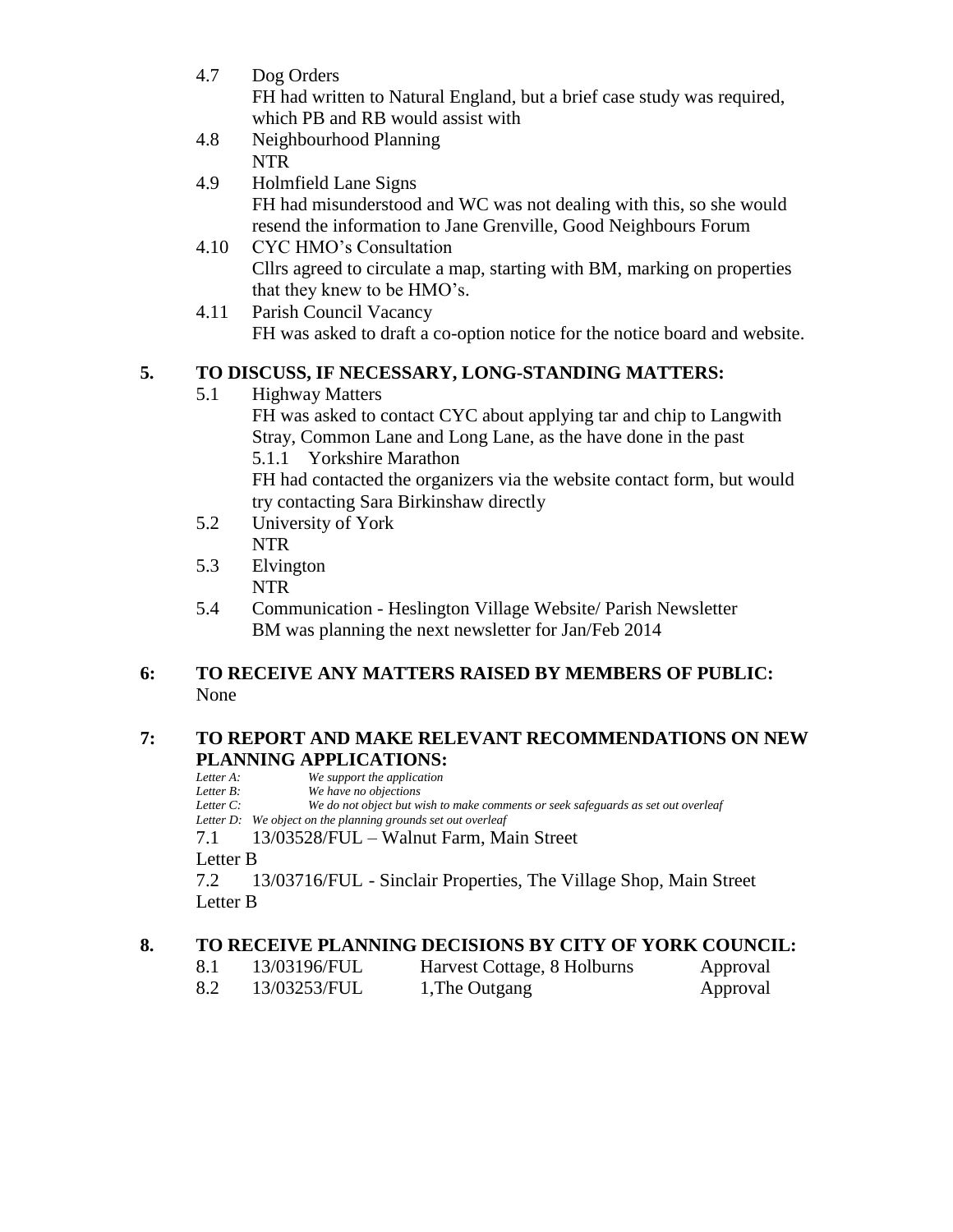#### **9: TO RECEIVE REPORTS FROM REPRESENTATIVES OF FOLLOWING OUTSIDE BODIES:**

- 9.1 Ward Cllr David Levene Written report attached
- 9.2 North Yorkshire Police JB reported that crime was continuing to be low, but bicycle thefts remain a problem.
- 9.3 Heslington East Community Forum Details have been received about the proposed Velodrome. The Parish Council should be consulted as part of the planning process.
- 9.4 Good Neighbours Forum NTR
- 9.5 Ouse and Derwent Drainage Board Gordon Eastman, had agreed to arrange access to allow inspections of the outlet from the main lake
- 9.6 Sportsfield NTR
- 9.7 York Environment Forum NTR
- 9.8 Alms Houses NTR
- 9.9 The Meeting Room

PB & CC had met with some Committee members to pass onthe information received from the Auditor, Insurance and Fire Audit As yet, the Committee has not been formalized.

# **10: TO REPORT ANY NEW CORRESPONDENCE RECEIVED BY THE COUNCIL:**

• Local Government Boundary Commission – Final Recommendations

# **11: TO REPORT MATTERS RAISED BY MEMBERS:** None

# **12: TO DISCUSS MATTERS RAISED BY PARISH CLERK/RESPONSIBLE FINANCIAL OFFICER:**

12.1 Bookkeeping records for year ending 31Mar14 to date The Parish Clerk circulated copies around Parish Councillors.

12.2 Internal Control Check(s)

The Parish Council conducted the Bookkeeping checks and found everything to be in order.

12.3 Matters raised with/by Yorkshire Local councils Association (YLCA) FH had circulated her notes from the Code of Conduct course that she had attended and she gave a brief verbal summary.

12.4 Budget Precept 2014/15

Agreed as shown below

| Proposed – BM                                        | Seconded – PH     |         |  |  |
|------------------------------------------------------|-------------------|---------|--|--|
| In Favour – 5                                        | Against $-1$ (CC) |         |  |  |
| 12.5 To approve for payment the invoices as follows: |                   |         |  |  |
| 12.6.1 Parish Clerk                                  | Salary            | £256.62 |  |  |

| 12.6.1 Parish Clerk | Salary    | £256.62 | 001533 |
|---------------------|-----------|---------|--------|
| 12.6.2 Lengthsman   | Work Done | £321.21 | 001534 |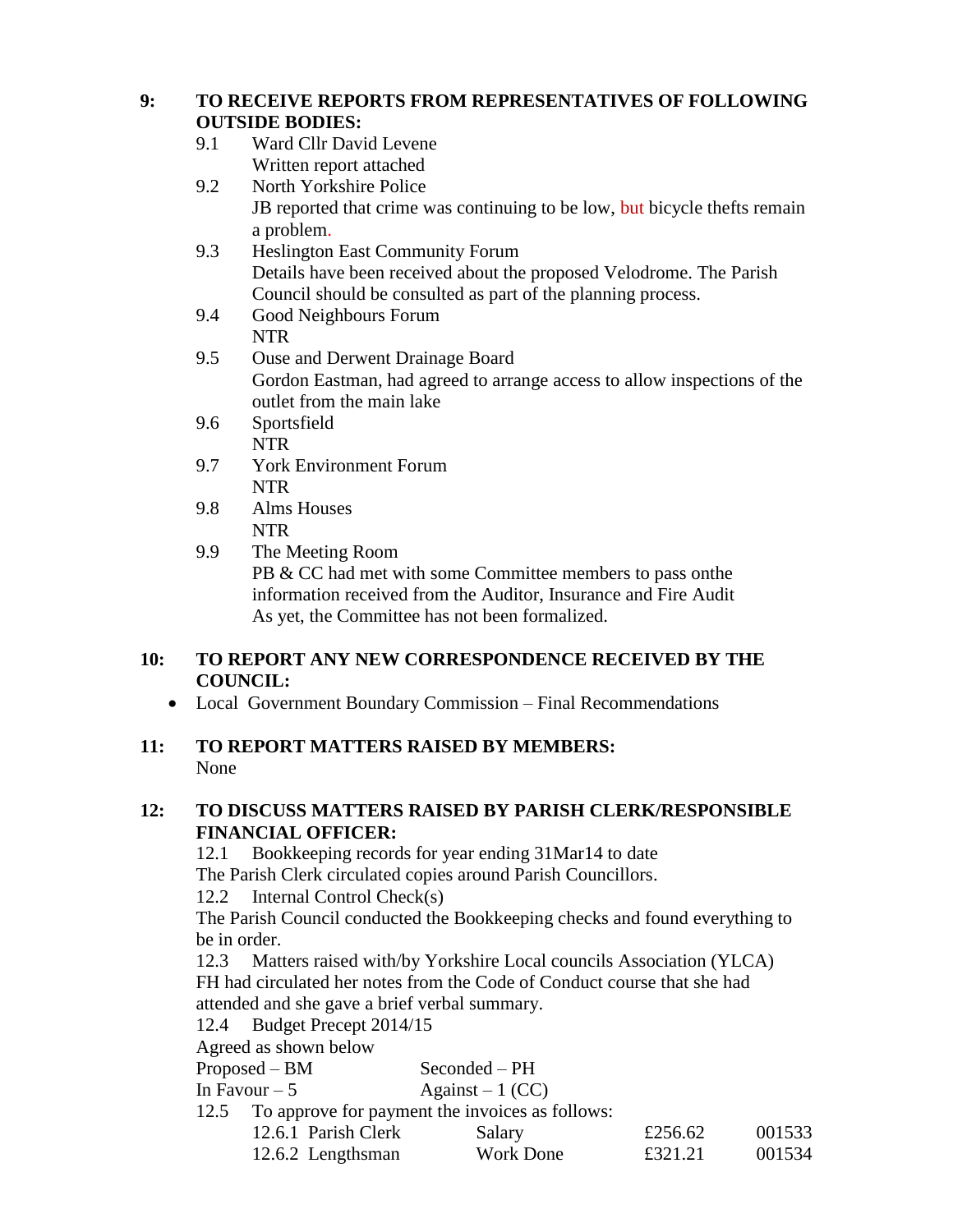#### **13: TO CONFIRM THE DATES OF THE FUTURE MEETINGS ON TUESDAYS AT 7.30 P.M. IN THE MEETING ROOM AS:**

21 January 2014 18 February 2014 18 March 2014

15 April 2014 20 May 2014 17 June 2014

15 July 2014 19 August 2014 16 September 2014 21 October 2014 18 November 2014 16 December 2014

#### **Ward Councillor's Report – Heslington Parish Council, 17th December 2013**

Tonight's Parish Council clashes with a budget meeting that was extended at short notice, so unfortunately I am going to have to give my apologies. Below is a brief update.

#### **Parking problems**

Parish Councillors will remember a previous discussion about CYC officers reviewing parking arrangements – including time restrictions and road markings – to deal with problems on Main Street. There are obviously also concerns about other areas of the village, such as School Lane.

Officers have now confirmed that the approach they are planning to take, in order to maximise resources and minimise costs, is to conduct a citywide review by compiling a list of all requests across the city and review, report and advertise at the same time. This will likely happen in April and officers have requested interested individuals and groups provide them with a list of their concerns. Tony Clarke [\(tony.clarke@york.gov.uk\)](mailto:tony.clarke@york.gov.uk) is the officer responsible.

I have also raised the issue of cars illegally blocking drives and the footpath on School Lane with the police at the recent Ward Team meeting.

#### **Ward Team, Residents Forum, and Community Conversation**

An Action Plan is being developed based on the following priorities: a well-maintained ward; improved transport and dealing with traffic problems; and improving community cohesion. It is hoped that by developing a meaningful Action Plan and meeting more regularly, the Ward Team can deliver some tangible improvements to the community.

In particular I believe there are benefits to be gained from working closer with the student community, especially around greater volunteering opportunities. With this in mind, the next "Residents Forum" (formerly known as Ward Committees) will be used to promote volunteering activities and opportunities, ranging from Snow and Flood Wardens, to Special Constables, to some of the projects the students are participating in. The possibility of some children's activities are also being looked into. The date for this event has provisionally been set as Saturday  $22<sup>nd</sup>$  February – we are aware this is in half-term but it was not possible to find a suitable alternative.

The Council has finished scheduling "Community Conversation" events across the city – Heslington's will be on Thursday  $4^{th}$  September 2014 (aware this is a long way off!). This is an opportunity for residents to let the Council – including the Leader, Cllr James Alexander, who will be in attendance – know their views, as well as provide information at a ward and city level.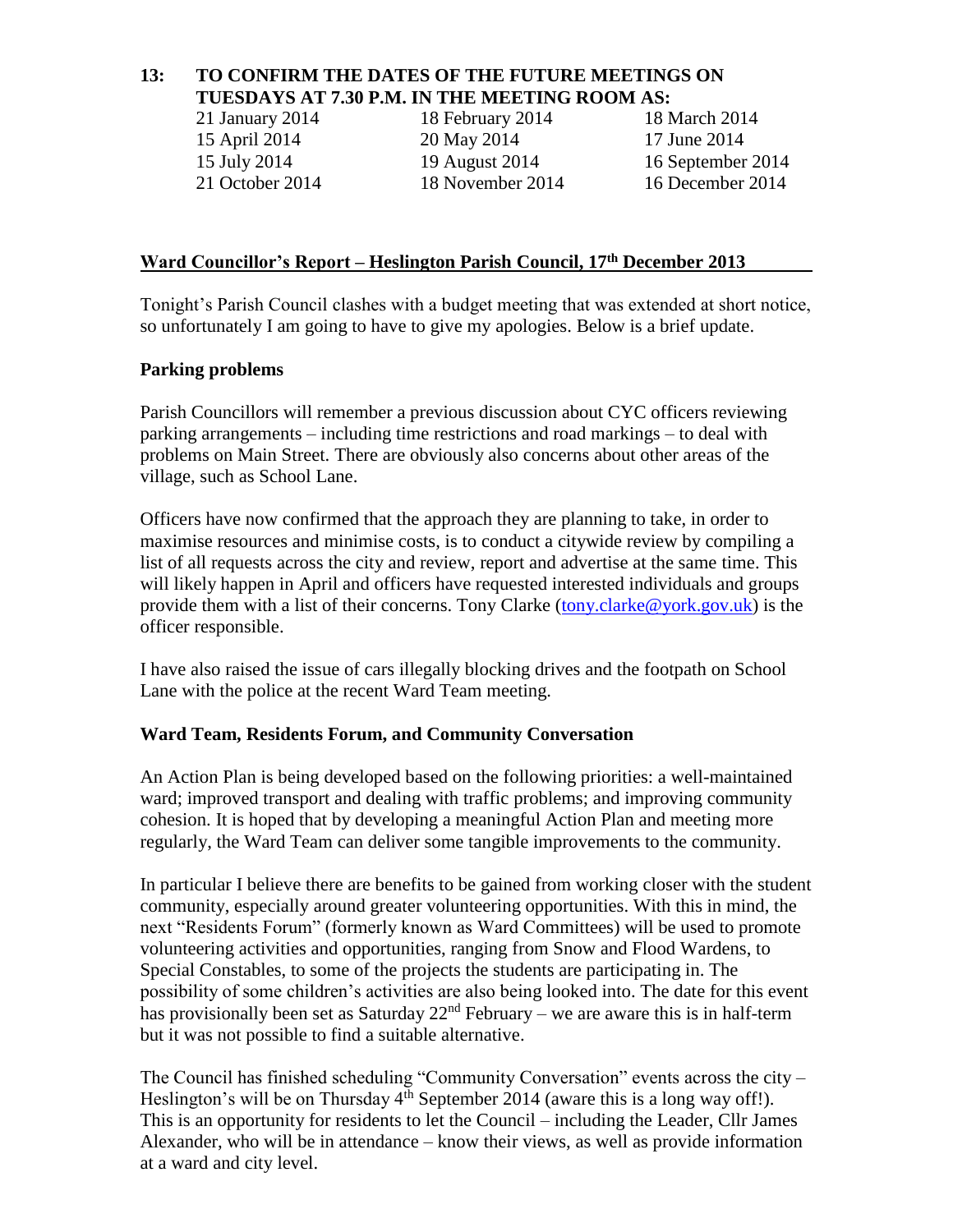#### **Review of HMO Policy**

Following the recent review of the Article 4 Direction, a report was recently approved to go to Cabinet in the New Year. The report recommends the policy be kept broadly as at present – one recommended change that might be of interest is that the HMO database be formally updated monthly rather than annually, recognising the feedback from some (including the Parish Council in the past) that this should happen more frequently. The report also welcomes residents contributing their local knowledge of HMO locations where there is demonstrable evidence, and recommends this is reflected in the policy.

On a related note, the Council's voluntary accreditation scheme for HMOs has now been launched – this is again reflected in the report. It is hoped that this scheme will improve property standards and will itself be reviewed next year.

#### **Community Governance Review**

I have been having some informal discussions with individuals within YUSU and believe an arrangement regarding the future composition of the Parish Council that is acceptable to all parties can be found. I look forward to reading the minutes of the discussion with Andrew Flecknor, who I understand is in attendance.

#### **Yorkshire Marathon feedback**

I have been contacted by the Plusnet team asking for feedback and suggested improvements from myself and the local community, particularly about how they liaise and communicate with local residents. I will pass on the comments raised at the last meeting and encourage interested parties to do the same – the contact is Lisa Ashcroft [\(lisa@theyorkshiremarathon.com\)](mailto:lisa@theyorkshiremarathon.com).

#### **Street Environment**

I am aware we are still waiting for the requested Community Payback hours. I have raised the length of time this has taken and will be asking Rachel Stewart, the Smarter York Officer with responsibility for Heslington, to give an update at the next meeting.

#### **Heslington East Campaign**

We now have a draft wording for a petition to improve the facilities available on Heslington East, which I know the Parish Council has previously expressed an interest in. I believe a representative of the Students Union is planning on attending the next meeting to discuss.

I believe that covers the major developments since the last Parish Council – if there is no update, it is very probably because there is nothing to report! My apologies again for my absence, and please do contact me with any problems or queries. Finally, I'd like to wish Parish Councillors and residents a very Merry Christmas and a Happy New Year. 2014 will undoubtedly be a challenging year but I'm looking forward to getting stuck in.